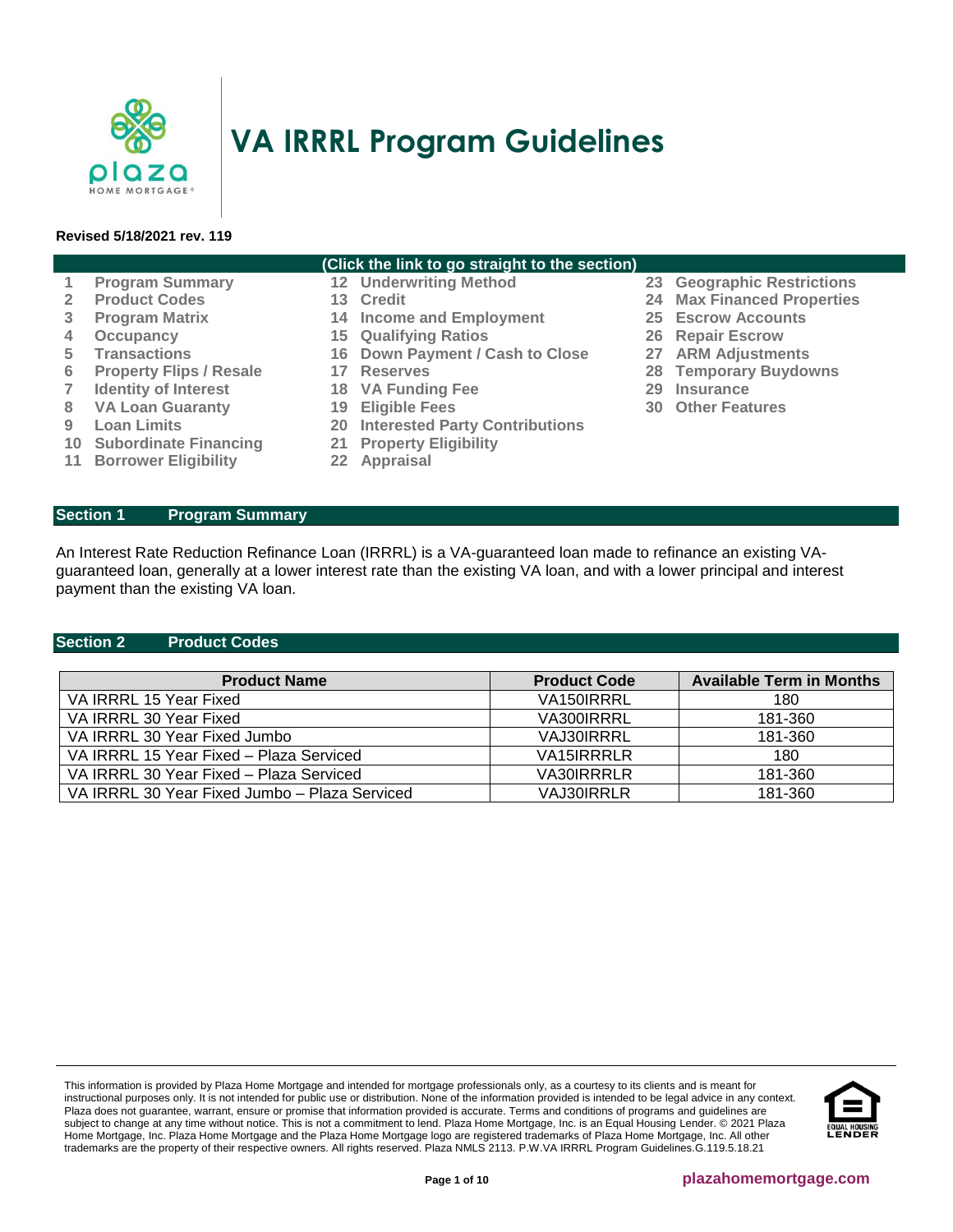<span id="page-1-0"></span>

| <b>Conforming and Jumbo IRRRL</b>      |                             |                     |                    |  |
|----------------------------------------|-----------------------------|---------------------|--------------------|--|
| <b>Product Code</b>                    | <b>Property Type</b>        | <b>Credit Score</b> | <b>Loan Amount</b> |  |
| VAIRRRL                                | $1 - 4$                     | 580                 | \$548,250          |  |
| VAIRRRLR <sup>1</sup> (Plaza Serviced) | <b>Manufactured Housing</b> | 640                 | (\$822,375 AK/HI)  |  |
| VAJIRRRL <sup>1</sup>                  | $1 - 4$                     | 580                 | \$1,000,000        |  |
| VAJIRRLR <sup>1</sup> (Plaza Serviced) | 1-4                         | 660                 | \$1,500,000        |  |

Manufactured Housing:

Minimum 640 credit score.

• Jumbo loan amounts not allowed.

BREEZE data input requirements can be found in the **[VA IRRRL Underwriter Worksheet](https://resourcecenter.plazahomemortgage.com/PHMIDocPublisher.nsf/All/EAEE227E964A7B7188257F68007717C5?OpenDocument)**.

#### <span id="page-1-1"></span>**Section 4 Occupancy**

- Primary Residences
- Second Home
- Investment Property

#### **For second home and investment property transactions:**

- 1 unit properties only
- Conforming loan amounts only
- Manufactured Housing not allowed
- Documentation must be provided evidencing the veteran previously occupied the subject property as their primary residence.
- There can be no history of late payments on the subject property or on the borrower's primary residence.

# <span id="page-1-2"></span>**Section 5 Transactions**

#### **No cash out Interest Rate Reduction Refinance (IRRRL):**

Properties must not be listed for sale at the time of application.

#### **Cash Out is not allowed:**

- An IRRRL cannot be used to take equity out of the property or pay off debts, other than the VA loan being refinanced. Loan proceeds may only be applied to paying off the existing VA loan and to costs of obtaining or closing the IRRRL. Therefore, the general rule is that the borrower cannot receive any cash proceeds from the loan. If necessary, the refinancing loan amount must be rounded down to avoid payments of cash to the veteran. In a limited number of situations, like computational errors and changes in final pay-off figures, the borrower may receive a maximum of \$500.
- In Texas, there may be absolutely no cash to the borrower.

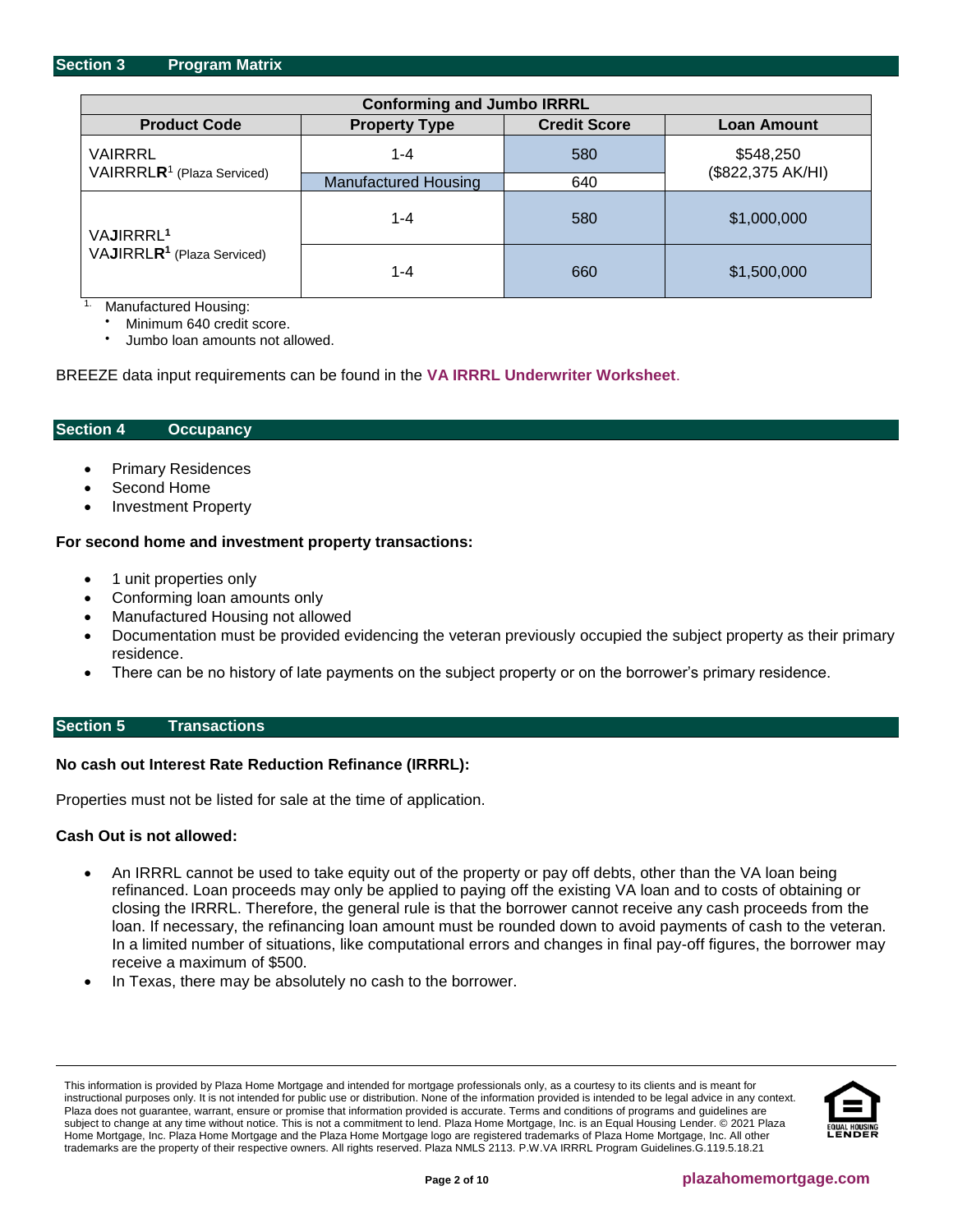## <span id="page-2-0"></span>**Section 6 Property Flips/ Resale Requirements**

Not applicable.

#### <span id="page-2-1"></span>**Section 7 Identity of Interest**

Not applicable.

#### <span id="page-2-2"></span>**Section 8 VA Loan Guaranty**

The 25% minimum VA guaranty/entitlement is considered satisfied for IRRRLs regardless of the dollar amount of guaranty being transferred from the previous loan.

# <span id="page-2-3"></span>**Section 9 Loan Limits**

The new loan amount may include the existing VA loan balance plus the following:

- Any late payments and late charges (loan must be current at time of refinance)
- Allowable fees and charges (includes up to two discount points)
- The cost of any energy efficiency improvements
- The VA Funding Fee

Always use **[VA Form 26-8923, IRRRL Worksheet](http://www.vba.va.gov/pubs/forms/VBA-26-8923-ARE.pdf)**, to calculate the maximum loan amount.

| Maximum Base Loan Amount by Program |       |                        |                   |  |  |
|-------------------------------------|-------|------------------------|-------------------|--|--|
| <b>Program</b>                      | Units | <b>Contiguous U.S.</b> | Alaska and Hawaii |  |  |
| Conformina                          | -4    | \$548.250              | \$822,375         |  |  |
| Jumbo                               | -4    | \$1,500,000            | \$1,500,000       |  |  |

#### <span id="page-2-4"></span>**Section 10 Subordinate Financing**

- Loans with existing subordinate financing are eligible.
- New subordinate financing is not allowed.
- <span id="page-2-5"></span>• Properties with Property Assessed Clean Energy (PACE) obligations are ineligible.
	- o PACE liens may not be subordinated.

This information is provided by Plaza Home Mortgage and intended for mortgage professionals only, as a courtesy to its clients and is meant for instructional purposes only. It is not intended for public use or distribution. None of the information provided is intended to be legal advice in any context. Plaza does not guarantee, warrant, ensure or promise that information provided is accurate. Terms and conditions of programs and guidelines are subject to change at any time without notice. This is not a commitment to lend. Plaza Home Mortgage, Inc. is an Equal Housing Lender. © 2021 Plaza Home Mortgage, Inc. Plaza Home Mortgage and the Plaza Home Mortgage logo are registered trademarks of Plaza Home Mortgage, Inc. All other trademarks are the property of their respective owners. All rights reserved. Plaza NMLS 2113. P.W.VA IRRRL Program Guidelines.G.119.5.18.21

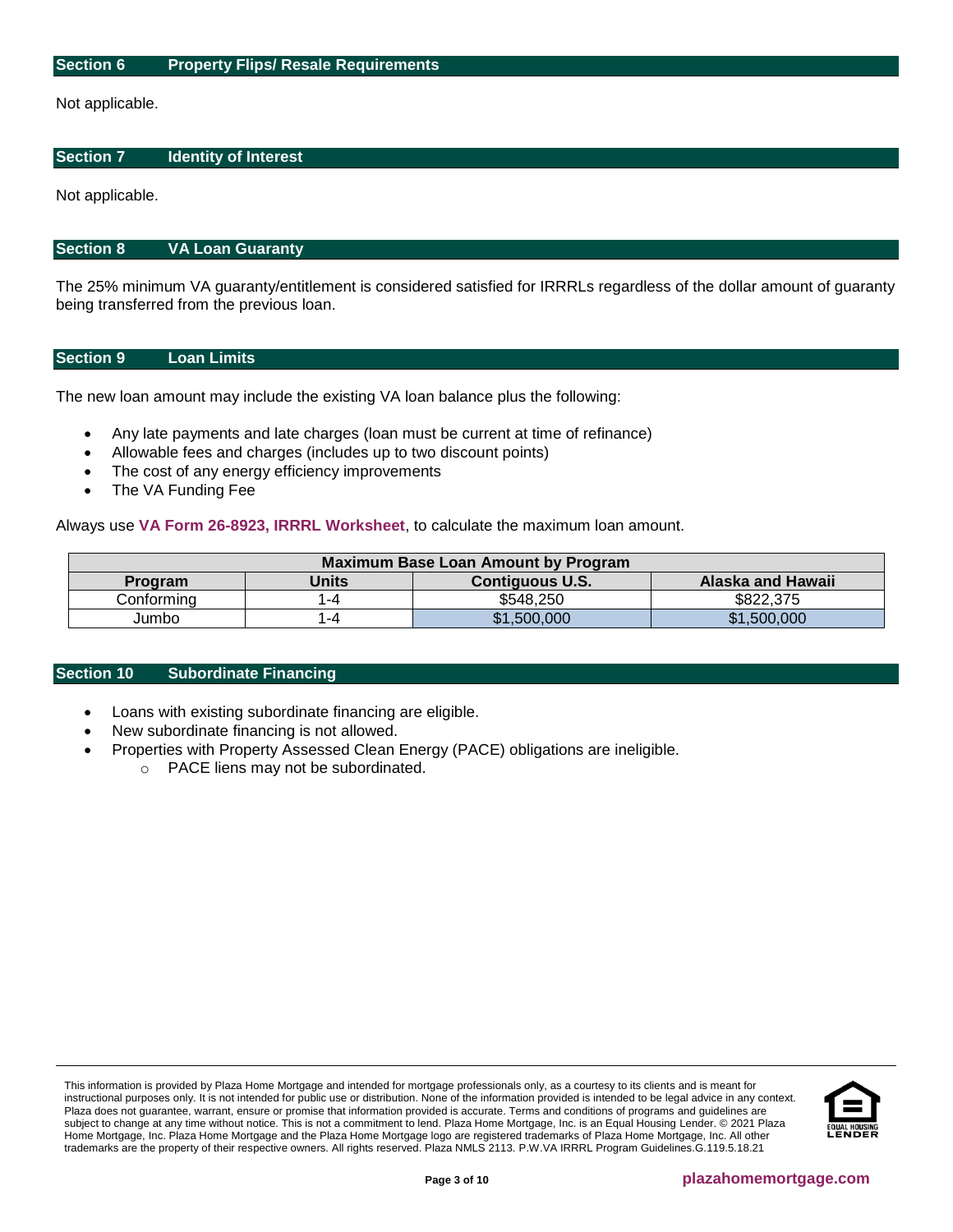Generally the parties obligated on the original VA loan must be the same parties on the new loan and the veteran must still own the property. However, some ownership changes may be acceptable.

| <b>Existing VA Loan</b>        | <b>New Loan</b>                                         | Eligible?      |
|--------------------------------|---------------------------------------------------------|----------------|
| <b>Unmarried Vet</b>           | Veteran & new spouse                                    | Yes            |
| <b>Unmarried Vet</b>           | Spouse only (deceased Veteran)                          | No.            |
| Vet                            | Different Veteran who has substituted their entitlement | Yes            |
| Vet & Spouse                   | Divorced Veteran only                                   | Yes            |
| Vet & Spouse                   | Veteran and different spouse                            | Yes            |
| Vet & Spouse                   | Spouse only (deceased Veteran)                          | Yes            |
| Vet & Spouse                   | Divorced spouse only                                    | N <sub>0</sub> |
| Vet & Spouse                   | Different spouse only (deceased Veteran)                | No             |
| Vet & Non-Vet (joint obligors) | Veteran                                                 | Yes            |
| Vet & Non-Vet (joint obligors) | Non-Veteran only                                        | No             |

The following outlines when a change in mortgagors is permitted:

For loans involving a Power of Attorney, refer to the **[VA Lender's](http://www.benefits.va.gov/WARMS/docs/admin26/pamphlet/pam26_7/Chap_9_April_2012_with_info_mapping.pdf) Guide**, Chapter 9, Section 7.

# **Certificate of Eligibility:**

A Certificate of Eligibility (COE) is required on all VA IRRRL transactions, except for the following situations:

- Veteran has already been determined to be exempt as evidenced on the IRRRL case assignment.
- Entitlement encumbered on the loan being refinanced belongs to a surviving spouse of a Veteran.
- Entitlement encumbered on the loan being refinanced belongs to a Veteran who has since passed away and the IRRRL borrower is a spouse who was also a co-borrower on the loan being refinanced.

**Veteran:** If the veteran is *not* exempt from the VA Funding Fee, the veteran must provide a signed certification confirming if they have a claim for compensation pending with the Department of VA.

**Active Duty Service Members:** Must provide a signed certification confirming if they have a pre-discharge claim pending.

If there is a pending claim, a corrected COE must be pulled no earlier than 3 days before the loan closes to validate exemption status at time of closing. Refer to **[VA Circular 26-19-17](https://www.benefits.va.gov/homeloans/documents/circulars/26_19_17.pdf)**.

Underwriters must validate the accuracy of the COE provided in the loan file. Use the "search" feature in WEBGLY to confirm the COE provided is accurate.

# <span id="page-3-0"></span>**Section 12 Underwriting Method**

All loans must be manually underwritten. Automated underwriting is not allowed.

- Underwriters must complete the **[VA IRRRL Underwriter Checklist](https://resourcecenter.plazahomemortgage.com/PHMIDocPublisher.nsf/All/EAEE227E964A7B7188257F68007717C5?OpenDocument)**.
- VA Net Tangible Benefit requirements must be met. Refer to **[VA Circular 26-19-22](https://www.benefits.va.gov/HOMELOANS/documents/circulars/26_19_22.pdf)**.
- The state specific (if applicable) net tangible benefit test must be satisfied in order to be eligible.

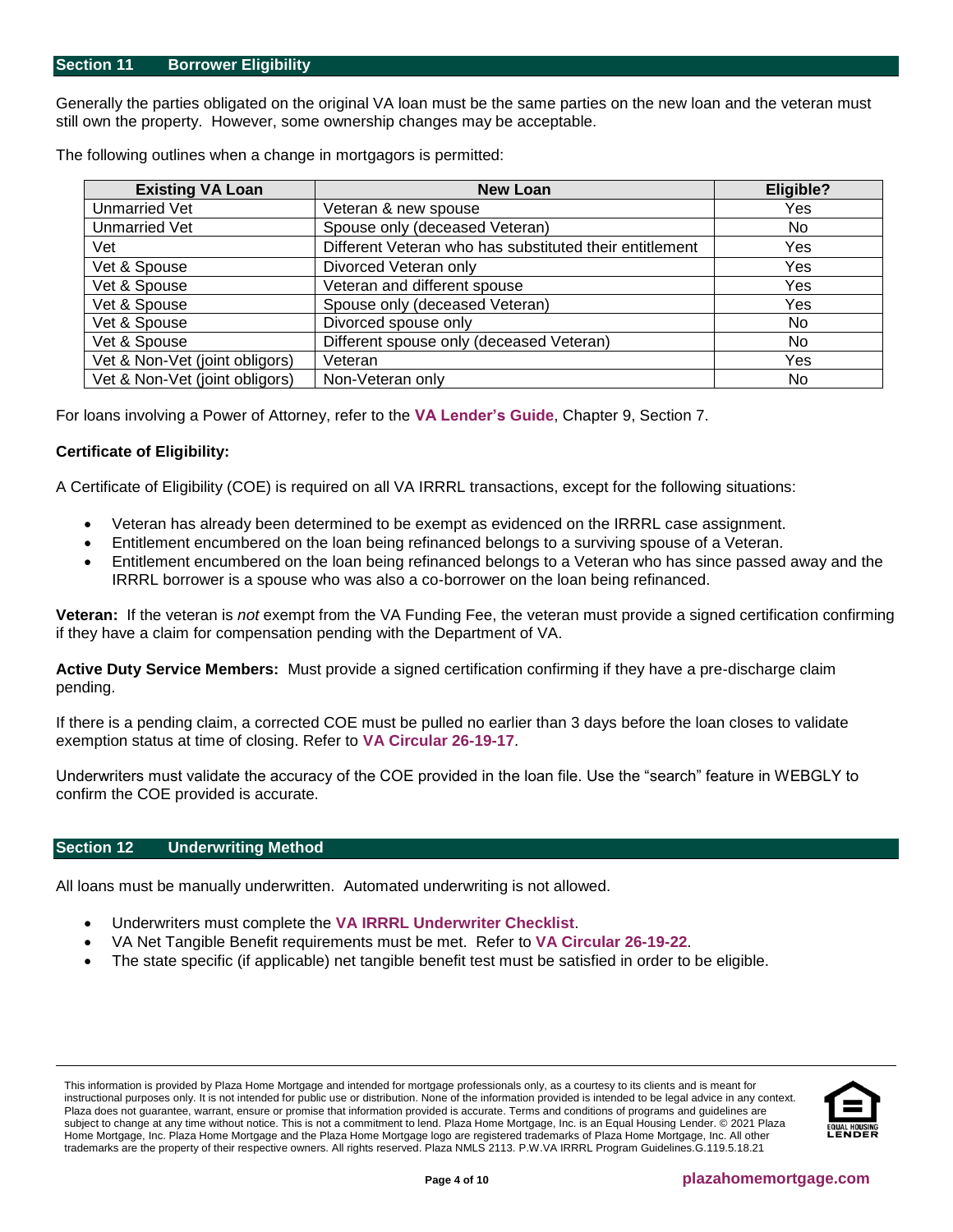# **Special Requirements:**

# • **Fee Recoupment:**

- $\circ$  For an IRRRL that results in a lower monthly principal and interest (P&I) payment, the recoupment period of fees, closing costs, and expenses (other than taxes, amounts held in escrow, and fees paid under chapter 37), incurred by the Veteran, must not exceed 36 months from the date of the loan closing.
- $\circ$  For an IRRRL that results in the same or higher monthly P&I payment, verify that the Veteran has incurred no fees, closing costs, or expenses (other than taxes, amounts held in escrow, and fees paid under chapter 37.
- **Seasoning:**
	- $\circ$  The due date of the first monthly payment of the loan being refinanced must be 210 days or more prior to the closing date of the refinance loan; and
	- $\circ$  Six consecutive monthly payments must have been made on the loan being refinanced.
- **Term Increase:** The term of the new loan may not exceed the original term by more than 10 years, subject to the maximum term of 30 years and 32 days.
- **Interest Rate Decrease:** Fixed Rate to Fixed Rate refinances must reduce the interest rate by at least .50 in rate.
- **Payment Increase:** The P&I payment must be less than that of the existing VA loan unless:
	- o Refinancing an ARM to a Fixed Rate; **OR**
	- o The term of the new loan is less than the term of the existing VA loan.
	- o IF the PITI increases 20% or more, refer to the **[PITI increase](#page-5-2)** section.

BREEZE data input requirements can be found in the **[VA IRRRL Underwriter Checklist](https://resourcecenter.plazahomemortgage.com/PHMIDocPublisher.nsf/All/EAEE227E964A7B7188257F68007717C5?OpenDocument)**.

# <span id="page-4-0"></span>**Section 13 Credit**

# **Qualifying Credit Score:**

- The qualifying score is the lower of 2 or the middle of 3 scores.
- The lowest qualifying score of all applicants is used to qualify.
- Each borrower must have at least one credit score.

# **Credit Report:**

- When a full credit report is not obtained, a mortgage only credit report with credit scores and key factors must be provided. If unable to obtain a mortgage only credit report with credit scores and key factors, a full credit report will be required.
- Non-traditional credit is not allowed.

# **Housing Payment History:**

Mortgage payment history of 0 x 30 in the last 12 months is required.

- For loans that are seasoned less than 12 months, the existing loan may not have any mortgage lates of 30 days or greater since the inception of the loan and, there may be no 30 day or greater lates on any mortgage loan associated with the borrower or property in the most recent 12 months.
- For borrowers with mortgage delinquency beyond the most previous 12 months, it is the underwriter's responsibility to carefully review and determine the borrower's credit worthiness.

**Pay off of collection accounts:** Collection accounts are not required to be paid off.

**Tax Liens and Judgments:** In all cases, outstanding tax liens and judgments must be paid at or before closing.

This information is provided by Plaza Home Mortgage and intended for mortgage professionals only, as a courtesy to its clients and is meant for instructional purposes only. It is not intended for public use or distribution. None of the information provided is intended to be legal advice in any context. Plaza does not guarantee, warrant, ensure or promise that information provided is accurate. Terms and conditions of programs and guidelines are subject to change at any time without notice. This is not a commitment to lend. Plaza Home Mortgage, Inc. is an Equal Housing Lender. © 2021 Plaza Home Mortgage, Inc. Plaza Home Mortgage and the Plaza Home Mortgage logo are registered trademarks of Plaza Home Mortgage, Inc. All other trademarks are the property of their respective owners. All rights reserved. Plaza NMLS 2113. P.W.VA IRRRL Program Guidelines.G.119.5.18.21

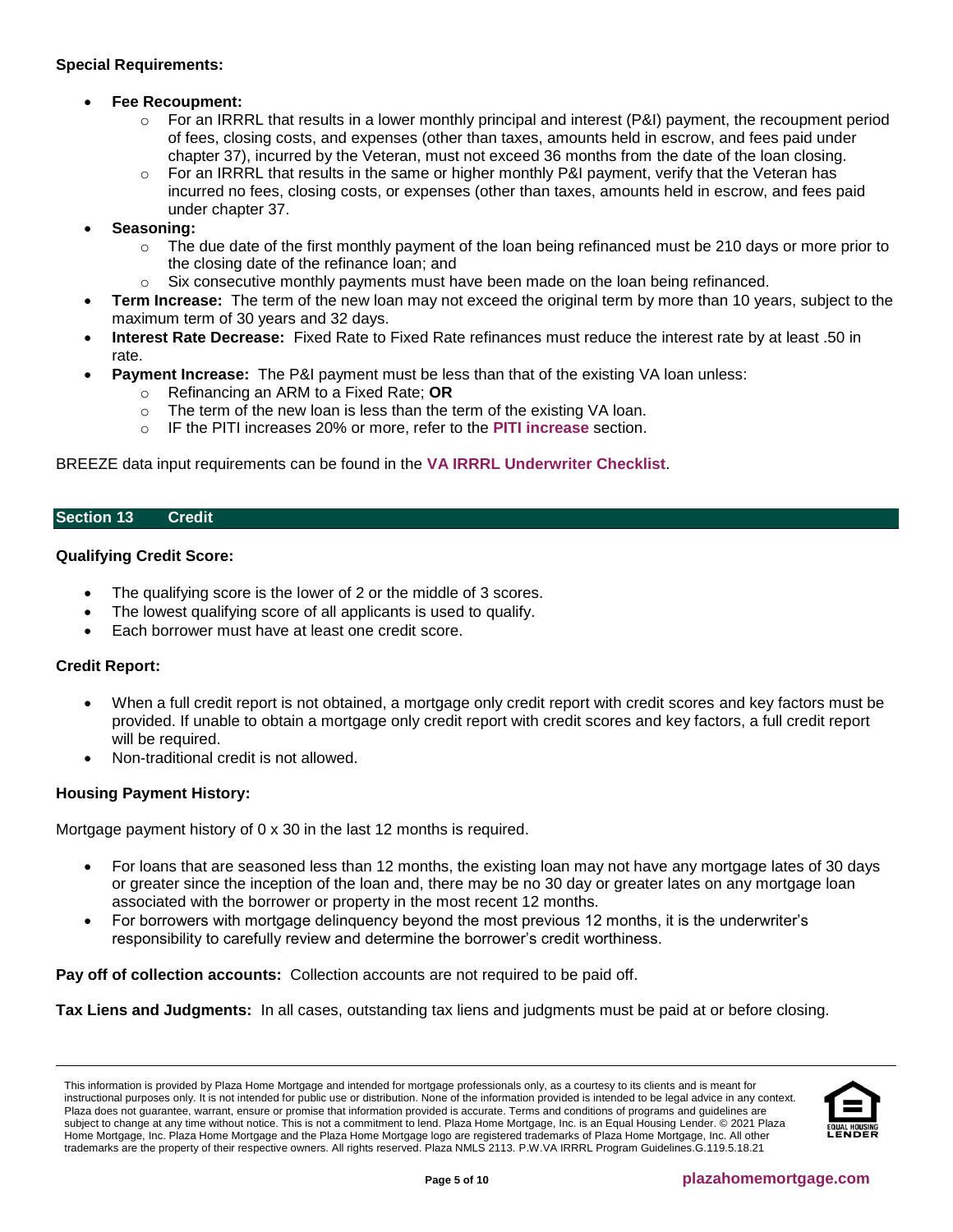# **Bankruptcy / Foreclosure / Deed-in-lieu / Short Sale:**

Must meet VA guidelines and must be seasoned a minimum of 2 years.

\*Any IRRRL that includes delinquent payments in the loan amount must be submitted to the VA for prior approval, even when a lender has automatic authority.

# <span id="page-5-0"></span>**Section 14 Income and Employment**

## **Employment:**

- Employment or source of income must be disclosed on the 1003 but is not verified
- Income is not verified
- Exception:
	- $\circ$  When there has been a change in obligors, a statement from the new obligor(s) will be required to address their ability to make payments on the new loan (addresses the fact obligors have changed from the obligors who qualified for the loan being refinanced).
	- $\circ$  When the PITIA will increase 20% or more it must be determined that the borrower has stable and reliable income to support the proposed payment along with other recurring monthly obligations.

#### **Income:**

- Income is not documented
- The loan application should not reference income
- Exception: When the PITIA will increase 20% or more it must be determined that the borrower has stable and reliable income to support the proposed payment along with other recurring monthly obligations.

#### <span id="page-5-2"></span>**If the PITIA increases by 20% or more:**

- Determine that the borrower has stable and reliable income to support the proposed payment along with other recurring monthly obligations with the following:
	- o Pay stubs covering at least the most recent 30 day period.
	- o 2 years W2s
	- o Verbal verification of employment
- The underwriter must complete **[VA form 26-6393](http://www.vba.va.gov/pubs/forms/VBA-26-6393-ARE.pdf)** to determine the borrower qualifies for the new loan.
- Maximum DTI 41%. Loans with DTIs > 41% up to a max of 50% may be considered if the loan meets the compensating factor requirement per the **[VA Lender's Guide](http://www.benefits.va.gov/warms/pam26_7.asp)** Chapter 4, Section 10.

#### **IRS Form 4506-C:**

• 4506-C is not required unless the borrower is qualifying due to a PITIA increase or 20% or more as referenced above.

## <span id="page-5-1"></span>**Section 15 Qualifying Ratios**

- If the PITIA does not increase by 20% or more: Not calculated.
- If the PITIA increases by 20% or more: 41%. Refer to **[PITIA increase](#page-5-2)** section.

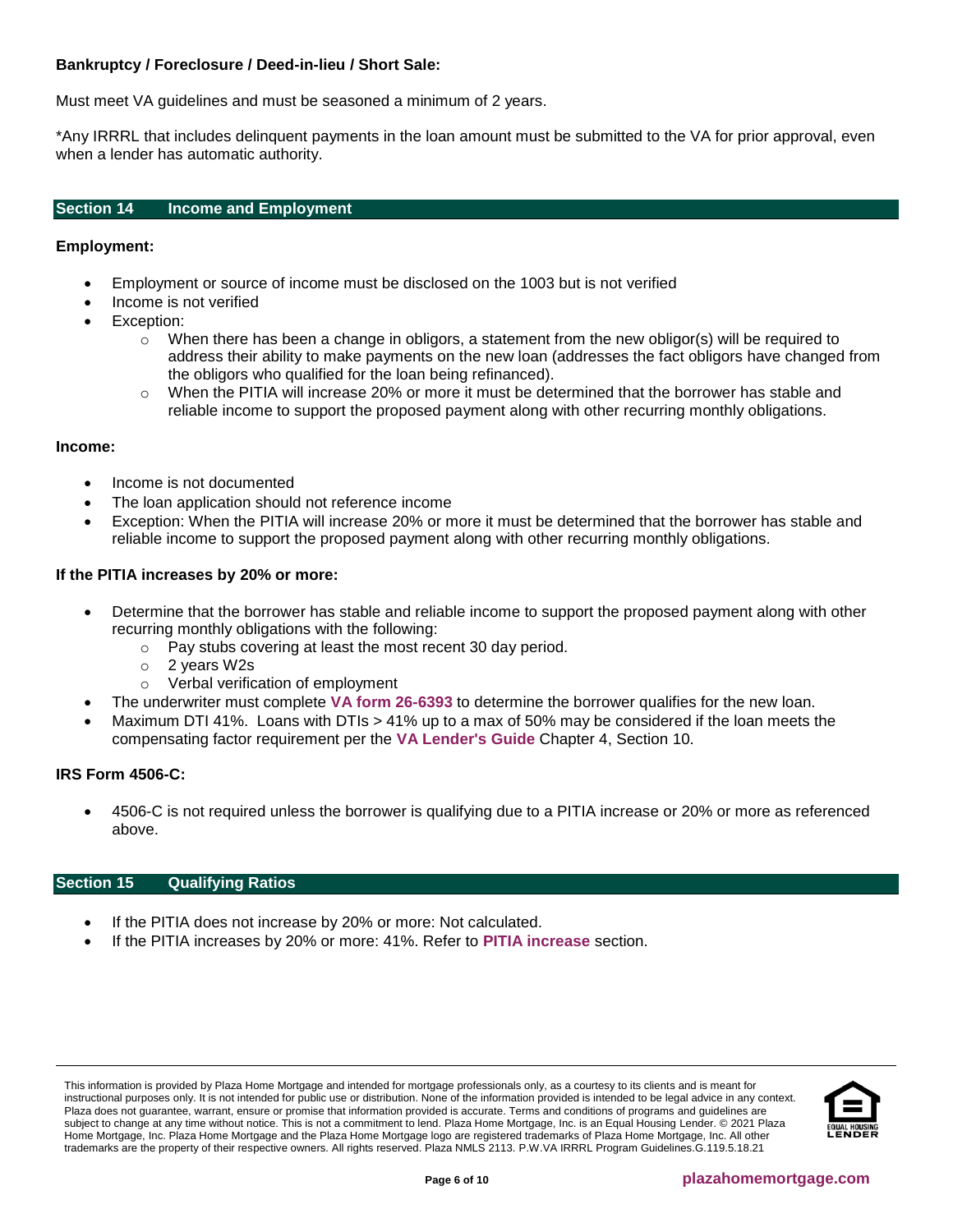#### <span id="page-6-0"></span>**Section 16 Down Payment / Cash to Close**

Not applicable. Asset verification is not required.

# <span id="page-6-1"></span>**Section 17 Reserves**

Not required.

# <span id="page-6-2"></span>**Section 18 VA Funding Fee**

VA Funding Fee of .500% applies except for exempt veterans.

# <span id="page-6-3"></span>**Section 19 Eligible Fees**

# **Fees and Charges:**

VA policy has evolved around the objective of helping the veteran to use his/her home loan benefit; therefore, VA regulations limit the fees that the veteran can pay to obtain a loan. For a list of eligible fees and charges refer to Plaza's **[Veteran Borrower Paid Fees & Charges Policy](http://resourcecenter.plazahomemortgage.com/phmidocpublisher.nsf/All/7219FDEE937E729B07257E8B005CF684?OpenDocument)**.

**Note:** If the veteran was charged an ineligible fee(s), the fee must be refunded and the loan file must contain adequate documentation that the fee was refunded to the veteran.

# <span id="page-6-4"></span>**Section 20 Interested Party Contributions**

Not applicable.

<span id="page-6-5"></span>**Section 21 Property Eligibility**

# **Eligible Properties:**

- Attached/Detached SFR
- Attached/Detached PUD
- Condos
- 2-4 Units
- Manufactured Housing

# **Manufactured Housing:**

- Must be classified as Real Property
- The Manufactured Home must have been built on or after June 15, 1976
- Double-wide minimum width
- Leasehold properties are ineligible
- Condo or co-op projects comprised of manufactured homes are ineligible
- The manufactured home may not have been previously installed or occupied at another location
- All manufactured housing must meet VA guidelines, restrictions in these Program Guidelines, and **[Plaza's](https://resourcecenter.plazahomemortgage.com/phmidocpublisher.nsf/All/F80CDE97BD14D52C8825805A00682B1E?OpenDocument&STATUS=PUBLISHED)  [Manufactured Housing Guidelines](https://resourcecenter.plazahomemortgage.com/phmidocpublisher.nsf/All/F80CDE97BD14D52C8825805A00682B1E?OpenDocument&STATUS=PUBLISHED)**.
- Manufactured housing not eligible in states of Hawaii and Rhode Island.

This information is provided by Plaza Home Mortgage and intended for mortgage professionals only, as a courtesy to its clients and is meant for instructional purposes only. It is not intended for public use or distribution. None of the information provided is intended to be legal advice in any context. Plaza does not guarantee, warrant, ensure or promise that information provided is accurate. Terms and conditions of programs and guidelines are subject to change at any time without notice. This is not a commitment to lend. Plaza Home Mortgage, Inc. is an Equal Housing Lender. © 2021 Plaza Home Mortgage, Inc. Plaza Home Mortgage and the Plaza Home Mortgage logo are registered trademarks of Plaza Home Mortgage, Inc. All other trademarks are the property of their respective owners. All rights reserved. Plaza NMLS 2113. P.W.VA IRRRL Program Guidelines.G.119.5.18.21

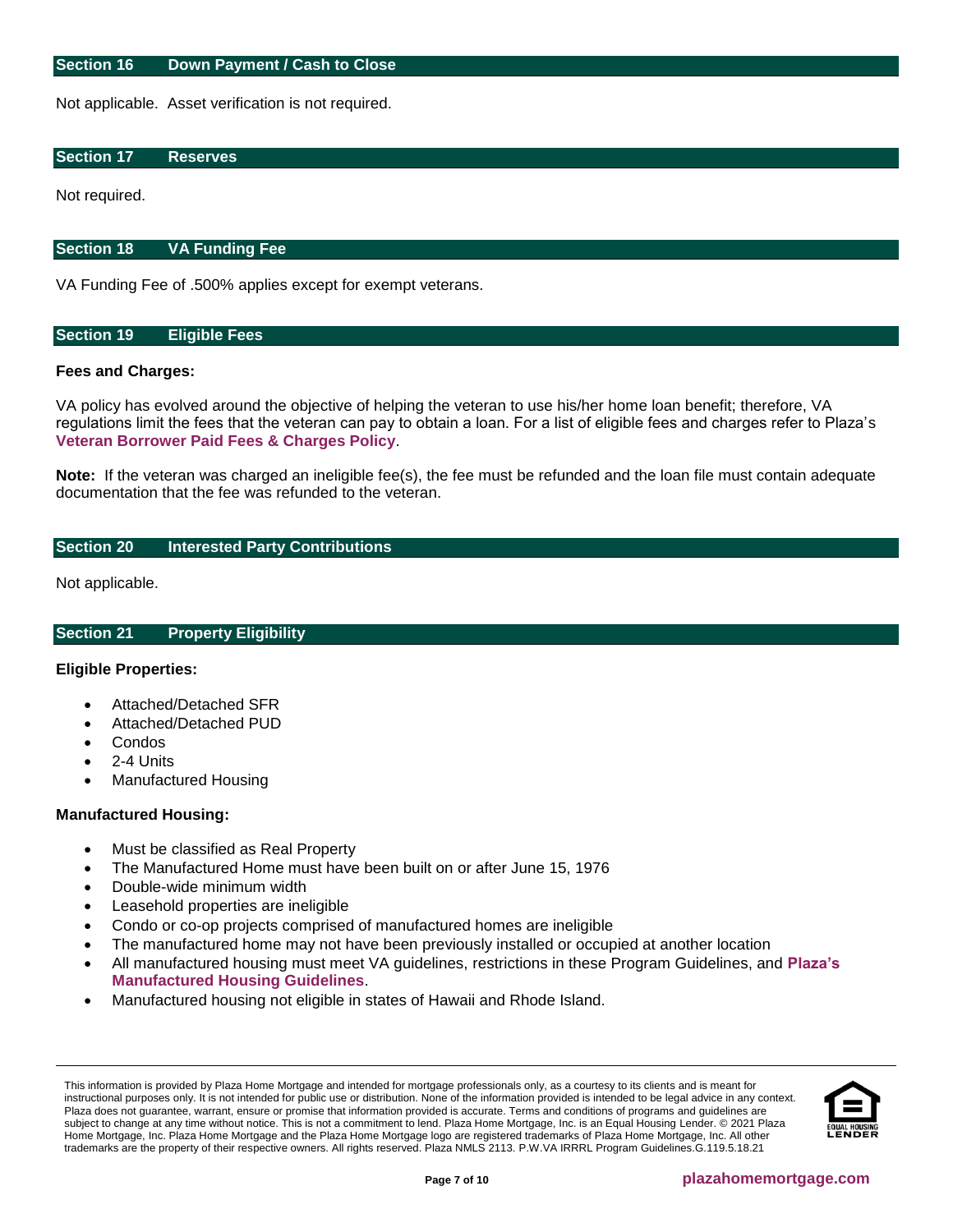# **Ineligible Properties:**

- Commercial Property
- **Condotels**
- **Cooperatives**
- Geothermal Homes
- Mobile Homes
- **Timeshares**
- Working Farms, Ranches, Orchards

## <span id="page-7-1"></span>**Section 22 Appraisal**

Not required.

# <span id="page-7-0"></span>**Section 23 Geographic Restrictions**

State or geographic restrictions are identified here. At this time Plaza may not be lending in all states listed. Properties are limited to those states where Plaza is currently authorized to originate loans.

# **Hawaii:**

- Properties in Lava Zones 1 and 2 are ineligible.
- Manufactured housing not eligible.

**Iowa:** An attorney's opinion of title is acceptable in lieu of a title policy, or a title policy may be ordered through the Title Guaranty Division (TGD) of the Iowa Financial Authority.

**Kansas:** Properties located in the State of Kansas require the lender to obtain the market value. This can be satisfied with a tax assessor's statement of value.

**Montana:** Lot size of the property may not exceed 40 acres.

**Rhode Island:** Manufactured housing not eligible.

# **Texas:**

- If the first mortgage is subject to Texas  $50(a)(6)$ , VA financing is not permitted.
- If an existing second lien is subject to Texas  $50(a)(6)$ , VA financing is not permitted.
- The title policy will reference Texas Section 50(a)(6) or Article XVI of the Texas Constitution.
- When VA financing is permitted, underwriting must condition and closing instructions must indicate "No cash back to borrower is permitted" (not even one dollar is permitted).

Additional local property requirements and restrictions may be found on the **[VA website](http://www.benefits.va.gov/homeloans/cav_approved_local_conditions.asp)**.

Refer to Plaza's **[Geographic State Restrictions](http://resourcecenter.plazahomemortgage.com/phmidocpublisher.nsf/All/4D05932DD7438704072579D8007C12D7?OpenDocument)** for general guidelines and restrictions.

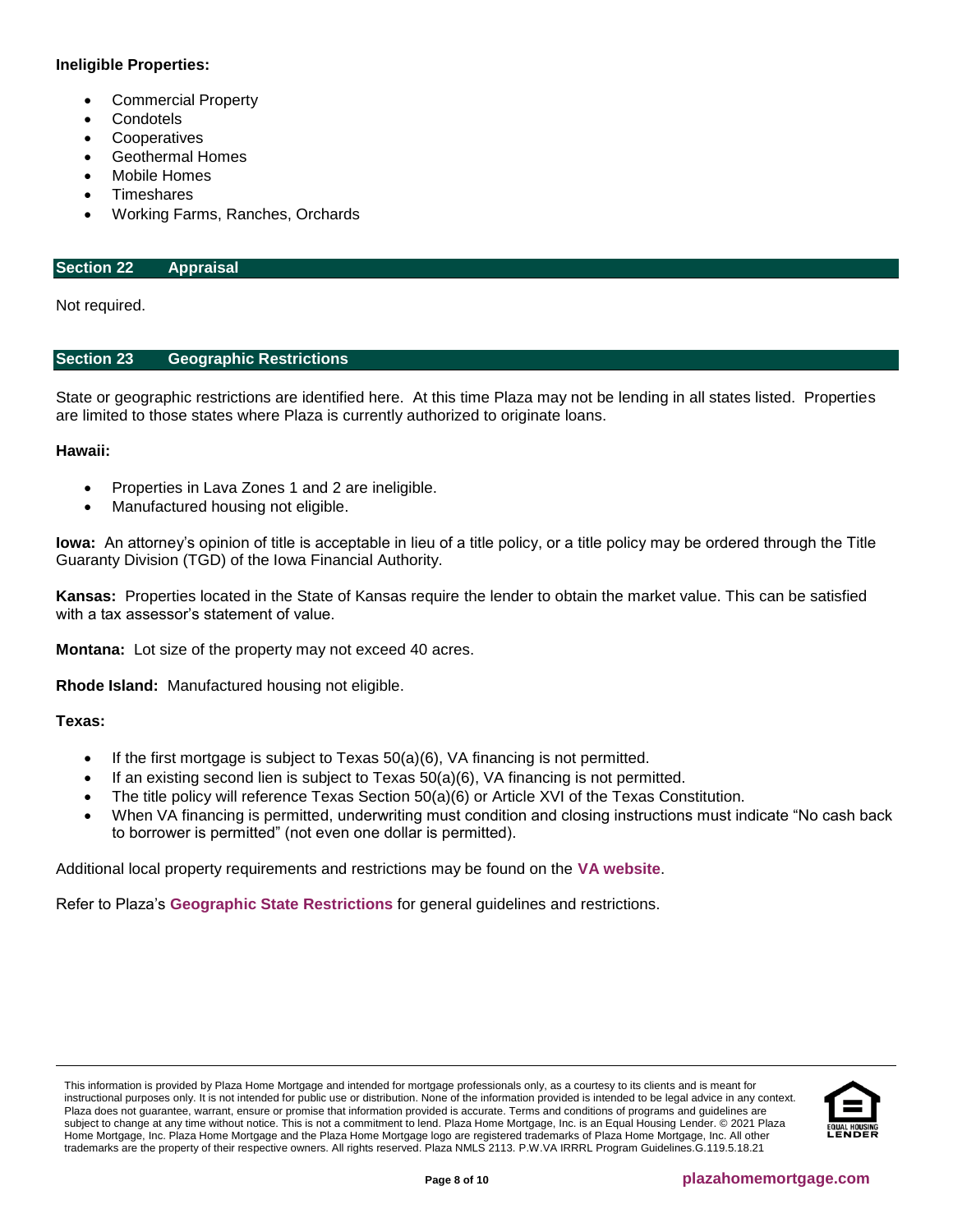#### <span id="page-8-0"></span>**Section 24 Max Financed Properties**

There is no maximum to the number of properties a borrower owns or has financed; however, the Schedule of Real Estate on the application must be completed with all of the properties the borrower owns per the credit report and per MERS.

**Maximum Loans/Maximum Exposure:** A maximum of four Plaza loans to one borrower.

#### <span id="page-8-1"></span>**Section 25 Escrow Accounts**

An Escrow/impound account is required for property taxes and insurance on all VA loans.

#### <span id="page-8-2"></span>**Section 26 Repair Escrow**

Both weather related and non-weather related holdbacks will be considered by Plaza's Underwriting Department as an exception only. Refer to Plaza's **[Loan Closing Manual](http://resourcecenter.plazahomemortgage.com/phmidocpublisher.nsf/All/532EDA617B4E7F1A07257A330057B5D5?OpenDocument)** for details on Repair Escrows. Escrow holdbacks for repairs are not eligible on condos.

#### <span id="page-8-3"></span>**Section 27 ARM Adjustments**

Not applicable.

#### <span id="page-8-4"></span>**Section 28 Temporary Buydowns**

Not allowed.

#### <span id="page-8-5"></span>**Section 29 Insurance**

Hazard insurance coverage must be equal to at least the principal balance of the new loan or replacement cost.

Flood insurance is required on all properties located in a Special Flood Hazard Area (SFHA).

#### **Manufactured Housing:**

Manufactured Homes located within a Special Flood Hazard Area are not eligible unless a FEMA National Flood Insurance Program (NFIP) Elevation Certificate (**[FEMA Form 086-0-33](https://www.fema.gov/media-library/assets/documents/160)**) prepared by a licensed engineer or surveyor stating that the finished grade beneath the Manufactured Home is at or above the 100-year return frequency flood elevation is provided, and flood insurance under the NFIP is obtained.